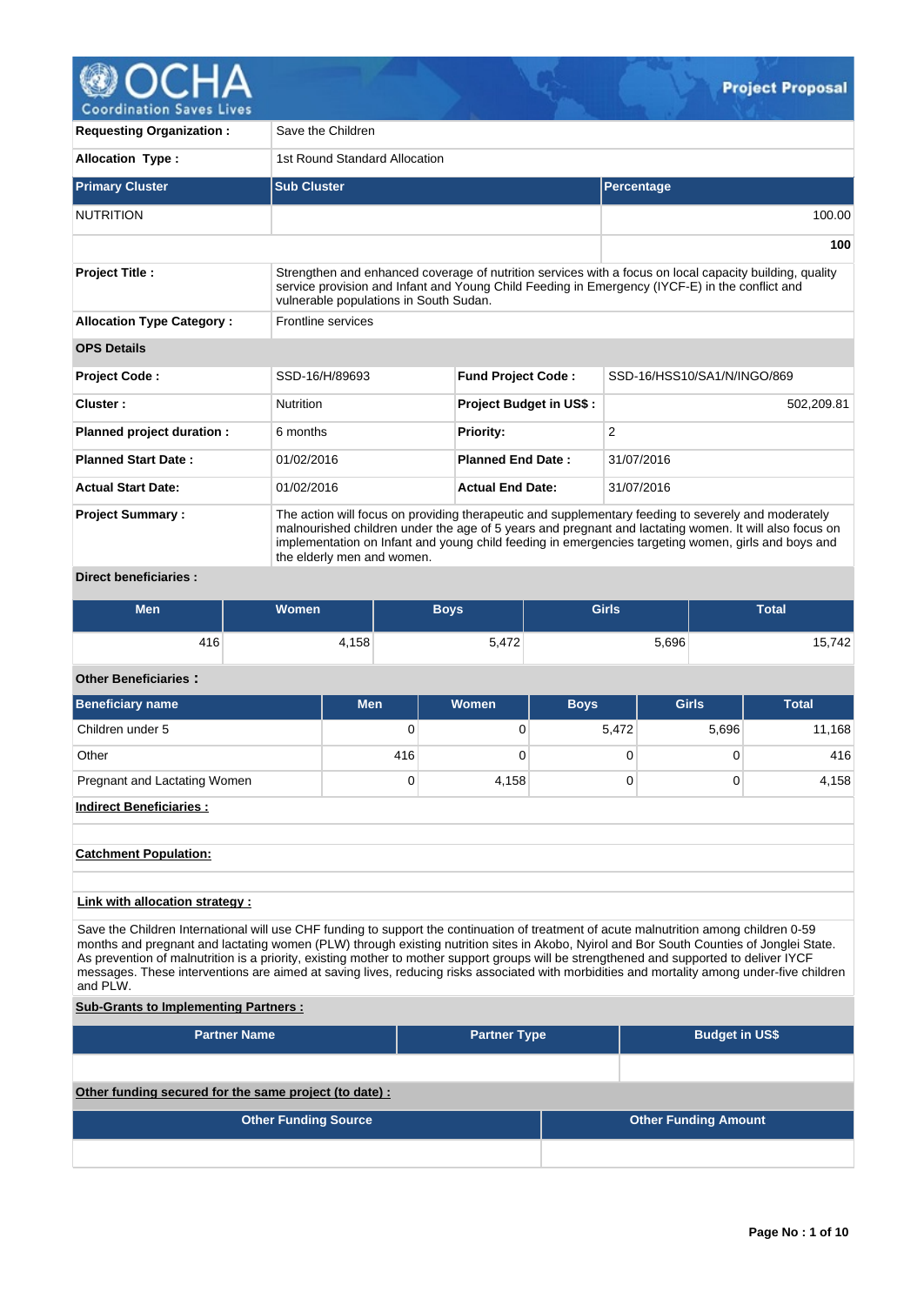## **Organization focal point :**

| <b>Name</b>       | Title                                       | <b>Email</b>                        | <b>IPhone</b> |
|-------------------|---------------------------------------------|-------------------------------------|---------------|
| Laina Henderson   | Director Program<br>Development and Quality | Laina.henderson@savethechildren.org | 0922412301    |
| <b>BACKGROUND</b> |                                             |                                     |               |

## **1. Humanitarian context analysis**

The complex emergency in South Sudan is caused by high underlying vulnerability and severe effects of the conflict and displacement compounded by limited humanitarian access, resulting in loss of livelihoods, income, assets, inadequate food access, market disruption, high prices, and sustainable coping. Currently, 3.1 million are in Crisis (IPC Phase 3) and 830,000 in Emergency (IPC Phase 4) and of extreme concern are 30,000 people estimated to be Catastrophe (IPC Phase 5) requiring urgent humanitarian assistance. The most affected areas are Unity, Jonglei and Upper Nile States. Although the August-September period typically marks the start of green harvests and reflects an improving situation from the peak-lean season, the long-term effects of the conflict coupled with high food prices, erratic rainfall patterns, depleted livelihood options and limited humanitarian access continue to put pressure on households' food security. Particular to Jonglei, about 545,000 people which is 31% of the population are classified as severely food insecure the prevalence of Malnutrition among children under five has persistently remained above the emergency thresholds. This high prevalence of acute malnutrition is attributed to inadequate food consumption, poor maternal and child feeding practices, morbidity, and constrained health and nutrition service delivery. This critical nutrition context, coupled with the ongoing conflict, sudden population displacements and economic turndown require an immediate nutrition response.

The SMART survey conducted March 2015 in Akobo West county showed that the prevalence of Global Acute Malnutrition (GAM) (WHZ<-2 and/or edema) for the county was 20.1% (95% CI: 16.4- 24.3), and the severe acute malnutrition (SAM) prevalence (WHZ<-3 and/or edema) was 4.4% (95% CI: 3.0- 6.4). Similarly The results of SMART survey conducted in Nyirol county in March 2015 show that the prevalence of Global Acute Malnutrition (GAM) (WHZ<-2 and/or edema) for the county was 21.1% (95% CI: 17.6-25.1), and the severe acute malnutrition (SAM) prevalence (WHZ<-3 and/or edema) was 2.8% (95% CI: 1.7- 4.5). In both locations the GAM prevalence surpasses the emergency threshold of 15% according to WHO classification. The survey result also indicate that there poor IYCF practices mainly the Early Initiation of BF which less than 50%.

Save the Children's history in Jonglei state dates back to late 1998, implementing a multi-sectorial programme Save the Children work in the area has had emphasis on Nutrition, Child rights governance, Child protection, education, primary health, vocational and literacy training, food security and emergency assistance. In recent years; Save the children has placed emphasis on Maternal child Health and Nutrition, Child protection, Primary education and food aid response to internally displaced households. Save the Children interventions cover three Counties in Jonglei state [Akobo, Nyirol and Bor South]. The programme has established 3 field offices [Akobo, Bor, and Nyirol] that support in the day to day operation in these respective counties. Over the past 10 years the programme has adopted an integrated approach in programing by emphasizing on involvement of constituents, multi-sector and multi-donor project, with a long term emphasis.; this resulted on improved outlook for the beneficiaries.

## **2. Needs assessment**

Malnutrition level in Jonglei state is particularly high with Akobo and Nyirol Counties; the SMART survey conducted March 2015 in Akobo West county showed that the prevalence of Global Acute Malnutrition (GAM) (WHZ<-2 and/or edema) for the county was 20.1% (95% CI: 16.4- 24.3), and the severe acute malnutrition (SAM) prevalence (WHZ<-3 and/or edema) was 4.4% (95% CI: 3.0- 6.4). Similarly the results of SMART survey conducted in Nyirol county in March 2015 show that the prevalence of Global Acute Malnutrition (GAM) (WHZ<-2 and/or edema) for the county was 21.1% (95% CI: 17.6-25.1), and the severe acute malnutrition (SAM) prevalence (WHZ<-3 and/or edema) was 2.8% (95% CI: 1.7- 4.5). In both locations the GAM prevalence surpasses the emergency threshold of 15% according to WHO classification. The survey result also indicate that there poor IYCF practices mainly the Early Initiation of Breastfeeding as low as less than 50%. Bor South County Host a PoC whose level of malnutrition remains a major concern to the population trapped due to the ongoing political situation. Save the Children has been undertaking rehabilitation of children and Pregnant and lactating women suffering from acute malnutrition since the 2013 December conflict that future exuberated the complex challenges of malnutrition in this locations. With the support of the CHF funding SCI will be able to ensure continuity of Nutrition Services in the 25 nutrition sites in the state and avert mortality. Without the support the project will close down and risk death. The three location face other challenges of access to health and water and sanitation that also largely contribute to the high levels, the project will therefore continue to foster close collaborations with the Ministry of health and the lead Primary health providers to ensure adequate referrals of sick children; CHD meeting will be key on the coordination as well working with other WASH partners.

## **3. Description Of Beneficiaries**

This action will ensure treatment and avert high risk of mortality to 11,168 children who are acutely malnourished 4,158 PLW in Bor South (Host and PoC), Nyirol and Akobo of Jonglei State. This will be done through 29 CMAM sites across the three counties; In the state SCI will continue to work closely with the PHC lead agencies to promote the integration of nutrition services; future inter-sectorial approaches with ongoing SCI programs in the counties i.e. Education, child protection and food security and livelihoods. This action will ensure enhance training and on job coaching on the management of acute malnutrition to108 facility-based health staff and the CHD in the target counties. The CMAM teams will coordinate with PHC personnel. Children in the OTP/TSFP who have other malnutrition-associated pathologies will be referred for treatment. Health facilities will ensure TSFP for PLW coincide with antenatal care (ANC) days for comprehensive health care service provision. 89 Maternal Child Health Workers (MCHW) will be trained on effective counseling techniques regarding IYCF practices.

### **4. Grant Request Justification**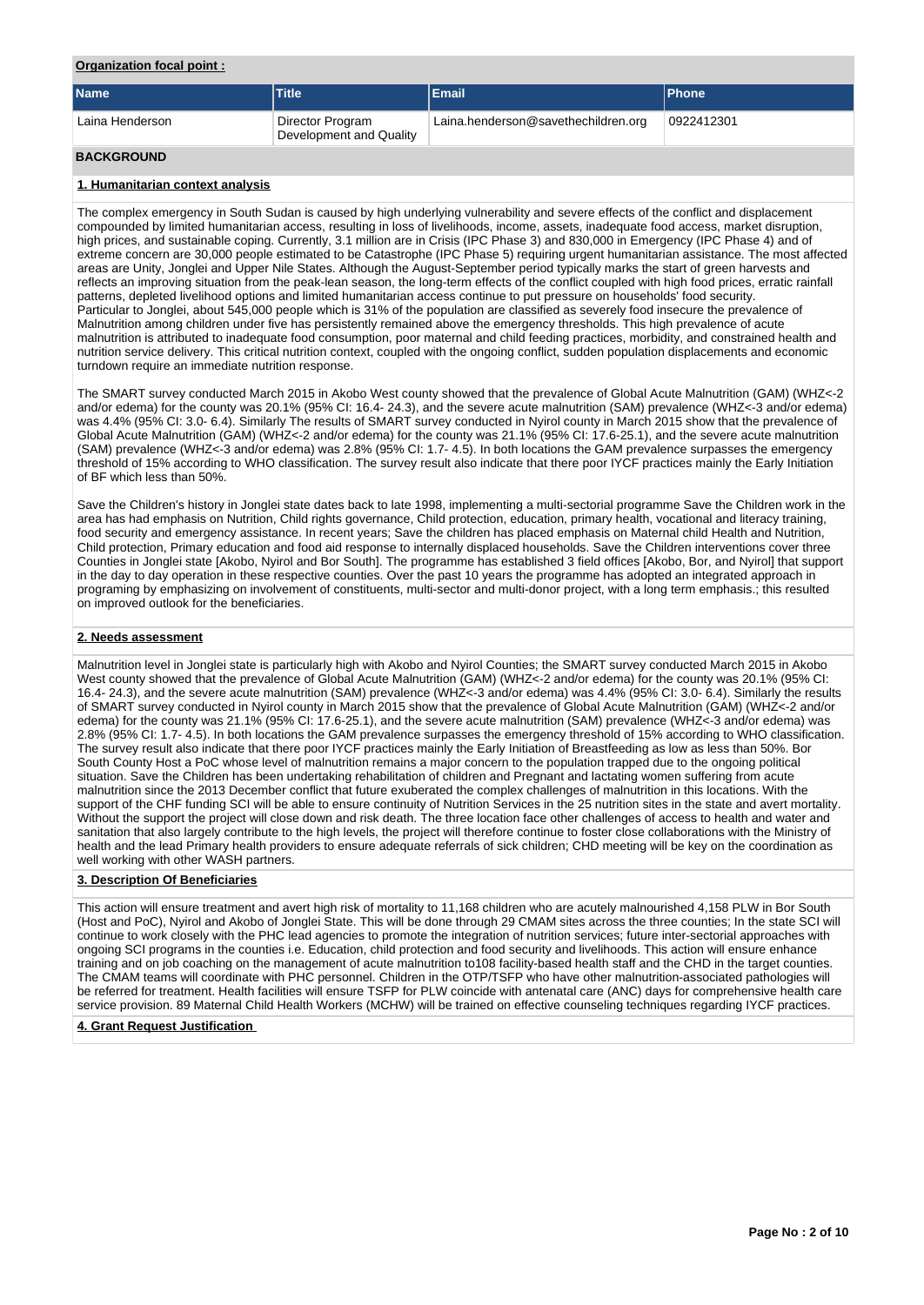SCI has made a clear institutional commitment to providing quality nutrition programs that support children's. PLW nutritional and health status. SCI continues to invest in highly skilled staffs that have knowledge and skills to ensure provision of optimal nutritional rehabilitation. SCI has been implementing nutrition programs in Bor south, Akobo and Nyirol Counties before December 2013 conflict and scaled up during and after active conflict; SCI has a strong established presence in the targeted counties. With poor rains and anticipated dry/early lean season in 2016; SCI has prioritized nutrition services in the conflict affected counties; this action will ensure timely and adequate response to the deteriorating nutrition situation.

The overall aim of the proposed emergency nutrition response is to address acute nutritional needs of children under 5 years and PLW. The achievement of this goal is predicated upon the achievement of two interrelated objectives: (i) Improved quality and coverage of Nutrition rehabilitation services for children Under five years and Pregnant and Lactating women. (ii) Increased ownership and participation of Mothers, Fathers, community leaders and groups in promoting Maternal Infant and Young Child Nutrition services and behaviors in Jonglei State.

## **5. Complementarity**

This project is a continuation of save the Children ongoing nutrition rehabilitation services in Akobo, Nyirol and Bor South Host community and PoC. The project will ensure continuity of services in the 25 OTP and TSFP in the counties offering SAM and MAM treatment. The currently the project are supported through UNICEF PCA whose funds close in end of February 2016; however the supplies component move to June 2016; Save the children will continue working with UNICEF in the renewal of the PCA before the expiry date; the project is also going to complement the Food security project that closes in March 2016 that integrated the Infant and Young child feeding programming; this is currently active in Akobo and Nyirol counties. Over the course of the period save the children will continue working with its peers to mobilise resources to not only address the acute needs but also focus on nutrition sensitive programming in the area.

## **LOGICAL FRAMEWORK**

### **Overall project objective**

To contribute to reduction of mortality, morbidity through management of acute malnutrition, and promotion of IYCF in emergencies in Akobo, Nyirol and Bor South of Jonglei State.

| <b>NUTRITION</b>                                                                                                    |                                                                                                                   |                                 |  |  |  |  |  |  |  |
|---------------------------------------------------------------------------------------------------------------------|-------------------------------------------------------------------------------------------------------------------|---------------------------------|--|--|--|--|--|--|--|
| <b>Cluster objectives</b>                                                                                           | Strategic Response Plan (SRP) objectives                                                                          | <b>Percentage of activities</b> |  |  |  |  |  |  |  |
| CO1: Deliver quality lifesaving management<br>of acute malnutrition for the most vulnerable<br>and at risk          | HRP 2016 SO1: Save lives and alleviate<br>suffering through safe access to services and<br>resources with dignity | 60                              |  |  |  |  |  |  |  |
| CO2: Increased access to integrated<br>programmes preventing under-nutrition for<br>the most vulnerable and at risk | HRP 2016 SO2: Ensure communities are<br>protected, capable and prepared to cope with<br>significant threats       | 40                              |  |  |  |  |  |  |  |
|                                                                                                                     |                                                                                                                   |                                 |  |  |  |  |  |  |  |

**Contribution to Cluster/Sector Objectives :**

#### **Outcome 1**

Increased availability, access and utilization of quality acute malnutrition treatment services, among children 6-59 months, pregnant and lactating women.

## **Output 1.1**

### **Description**

11,168 Children (5,472 boys & 5,696 girls) aged 6-59 months and 4,158 pregnant and lactating women referred to nutrition treatment sites and obtained appropriate treatment.

### **Assumptions & Risks**

There will be no significant deterioration in the security situation

- There will be no natural disaster such as unprecedented flooding or drought
- There will be no disease outbreak that will cause excess morbidity in children < 5 years

There will be no pipeline ruptures from either WFP or UNICEF

WFP will have resources for pre-positioning

UNICEF will secure resources for SAM supplies for 2016.

#### **Activities**

#### **Activity 1.1.1**

Organize community based and health facility, routine and mass MUAC screening, case identification and appropriate referrals of children 6 - 59 months, pregnant, lactating women.

#### **Activity 1.1.2**

Provide therapeutic and routine medical treatment to boys and girls aged 6- 59 months with Severe Acute Malnutrition without medical complications.

#### **Activity 1.1.3**

Provide therapeutic and medical treatment to boys and girls aged 0-59 months with Severe Acute Malnutrition with medical complication stabilization Center

#### **Activity 1.1.4**

Provide therapeutic treatment to boys and girls 6-59 months, and pregnant, lactating women with moderate acute malnutrition.

#### **Activity 1.1.5**

Support timely prepositioning of nutrition supplies to project sites

## **Indicators**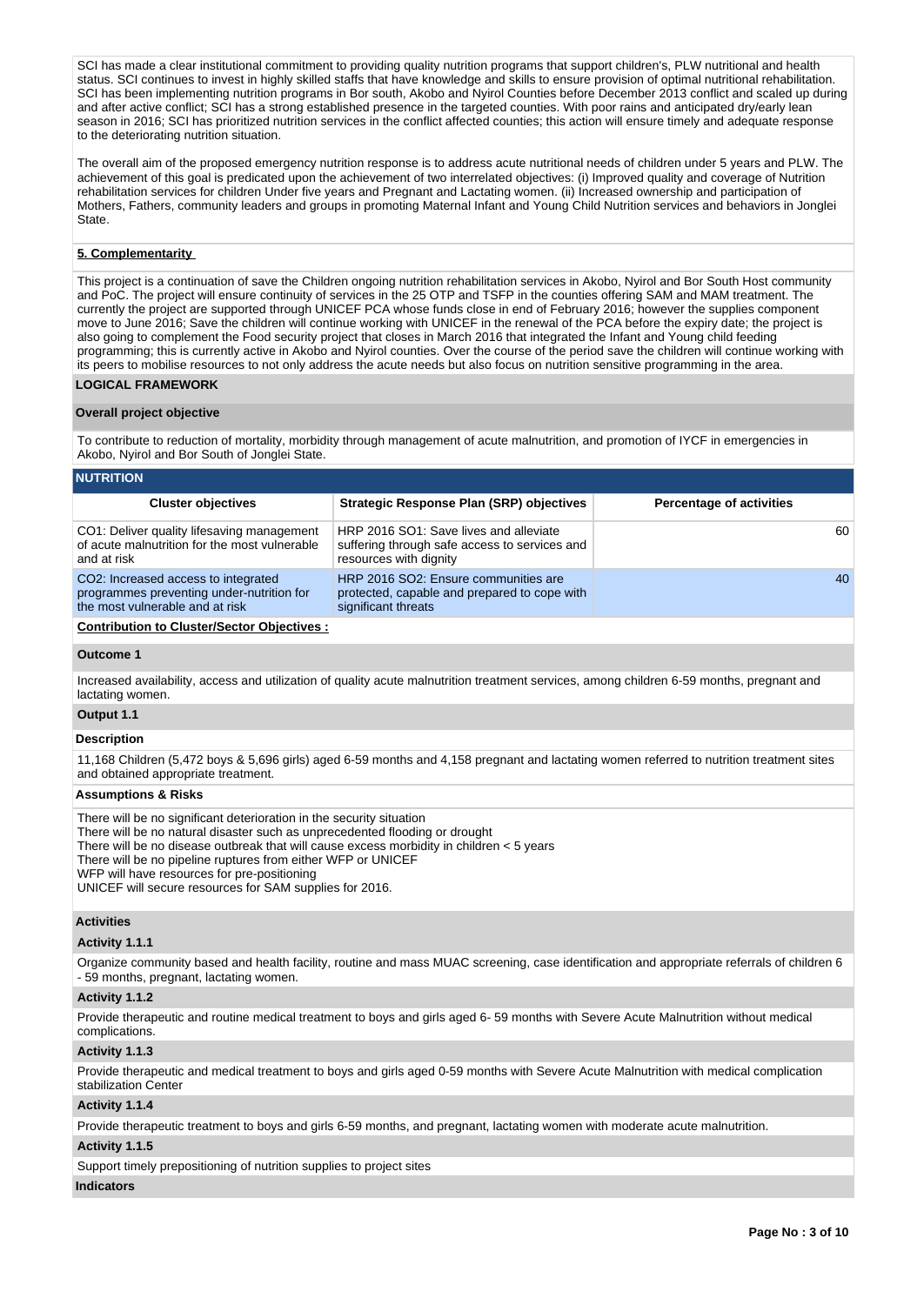|                                |                                                                      |                                                                                                                                                                           |            | <b>End cycle beneficiaries</b> |                   |                   | <b>End</b><br>cycle |
|--------------------------------|----------------------------------------------------------------------|---------------------------------------------------------------------------------------------------------------------------------------------------------------------------|------------|--------------------------------|-------------------|-------------------|---------------------|
| Code                           | <b>Cluster</b>                                                       | <b>Indicator</b>                                                                                                                                                          | <b>Men</b> | Women                          |                   | <b>Boys</b> Girls | <b>Target</b>       |
| Indicator 1.1.1                | <b>NUTRITION</b>                                                     | Number of Children aged 0-59 months screened<br>in the community                                                                                                          |            |                                |                   |                   | 20,644              |
| <b>Means of Verification:</b>  |                                                                      |                                                                                                                                                                           |            |                                |                   |                   |                     |
| Indicator 1.1.2                | <b>NUTRITION</b>                                                     | Number of PLW admitted for management of<br>moderate acute malnutrition (MAM)                                                                                             |            |                                |                   |                   | 4,158               |
| <b>Means of Verification:</b>  |                                                                      |                                                                                                                                                                           |            |                                |                   |                   |                     |
| Indicator 1.1.3                | <b>NUTRITION</b>                                                     | Frontline services # Children (under-5) admitted<br>for the treatment of Moderate Acute Malnutrition<br>(MAM)                                                             |            |                                | 2,04<br>5         | 2,12<br>9         | 4,174               |
| <b>Means of Verification:</b>  |                                                                      |                                                                                                                                                                           |            |                                |                   |                   |                     |
| Indicator 1.1.4                | <b>NUTRITION</b>                                                     | Number of boys and girls aged 6-59 months with<br>moderate acute malnutrition newly admitted for<br>treatment                                                             |            |                                |                   |                   | 6,994               |
| <b>Means of Verification:</b>  |                                                                      |                                                                                                                                                                           |            |                                |                   |                   |                     |
| <b>Outcome 2</b>               |                                                                      |                                                                                                                                                                           |            |                                |                   |                   |                     |
|                                |                                                                      | Risk of acute malnutrition reduced through infant and young child feeding promotion and Vitamin A supplementation                                                         |            |                                |                   |                   |                     |
| Output 2.1                     |                                                                      |                                                                                                                                                                           |            |                                |                   |                   |                     |
| <b>Description</b>             |                                                                      |                                                                                                                                                                           |            |                                |                   |                   |                     |
| other community members        |                                                                      | 200 IYCF sessions conducted with mother to mother support groups, ToT trainings for staff and IYCF message dissemination to PLW and                                       |            |                                |                   |                   |                     |
| <b>Assumptions &amp; Risks</b> |                                                                      |                                                                                                                                                                           |            |                                |                   |                   |                     |
|                                | There will be no significant deterioration in the security situation | There will be no natural disaster such as unprecedented flooding or drought<br>There will be no disease outbreak that will cause excess morbidity in children $<$ 5 years |            |                                |                   |                   |                     |
| <b>Activities</b>              |                                                                      |                                                                                                                                                                           |            |                                |                   |                   |                     |
| Activity 2.1.1                 |                                                                      |                                                                                                                                                                           |            |                                |                   |                   |                     |
|                                |                                                                      | 200 IYCF sessions held to raise awareness on infant and young child feeding                                                                                               |            |                                |                   |                   |                     |
| Activity 2.1.2                 |                                                                      |                                                                                                                                                                           |            |                                |                   |                   |                     |
|                                |                                                                      | IYCF TOT training held at County level for selected stakeholders (18 individuals in total selected from three Counties)                                                   |            |                                |                   |                   |                     |
| Activity 2.1.3                 |                                                                      |                                                                                                                                                                           |            |                                |                   |                   |                     |
| <b>Indicators</b>              |                                                                      | 4,158 PLW and fathers of children <2 years reached with key IYCF messages to enhance care practices for infant and children                                               |            |                                |                   |                   |                     |
|                                |                                                                      |                                                                                                                                                                           |            | End cycle beneficiaries        |                   |                   | End                 |
|                                |                                                                      |                                                                                                                                                                           |            |                                |                   |                   | cycle               |
| Code                           | <b>Cluster</b>                                                       | <b>Indicator</b>                                                                                                                                                          | <b>Men</b> | Women                          | <b>Boys</b> Girls |                   | <b>Target</b>       |
| Indicator 2.1.1                | <b>NUTRITION</b>                                                     | Number of health workers trained in Infant and<br>Young Child Feeding                                                                                                     |            |                                |                   |                   | 18                  |
| <b>Means of Verification:</b>  |                                                                      |                                                                                                                                                                           |            |                                |                   |                   |                     |
| Indicator 2.1.2                | <b>NUTRITION</b>                                                     | Number of pregnant and lactating women and<br>caretakers of children 0-23 months reached with<br><b>IYCF</b> interventions                                                |            |                                |                   |                   | 4,674               |
| <b>Means of Verification:</b>  |                                                                      |                                                                                                                                                                           |            |                                |                   |                   |                     |
| Indicator 2.1.3                | <b>NUTRITION</b>                                                     | Frontline services # of pregnant and lactating<br>women and caretakers of children 0-23 months<br>reached with IYCF-E interventions                                       | 0          | 200                            |                   |                   | 200                 |
| <b>Means of Verification:</b>  |                                                                      |                                                                                                                                                                           |            |                                |                   |                   |                     |
| Output 2.2                     |                                                                      |                                                                                                                                                                           |            |                                |                   |                   |                     |
| <b>Description</b>             |                                                                      |                                                                                                                                                                           |            |                                |                   |                   |                     |
|                                |                                                                      | 11,168 children aged 6-59 months (5,472 boys & 5,696 girls) receive Vitamin A supplementation.                                                                            |            |                                |                   |                   |                     |
| <b>Assumptions &amp; Risks</b> |                                                                      |                                                                                                                                                                           |            |                                |                   |                   |                     |
|                                |                                                                      |                                                                                                                                                                           |            |                                |                   |                   |                     |
| <b>Activities</b>              |                                                                      |                                                                                                                                                                           |            |                                |                   |                   |                     |
| Activity 2.2.1                 |                                                                      |                                                                                                                                                                           |            |                                |                   |                   |                     |
|                                | Provide Vitamin A supplementation to boys and girls aged 6-59 months |                                                                                                                                                                           |            |                                |                   |                   |                     |

**Indicators**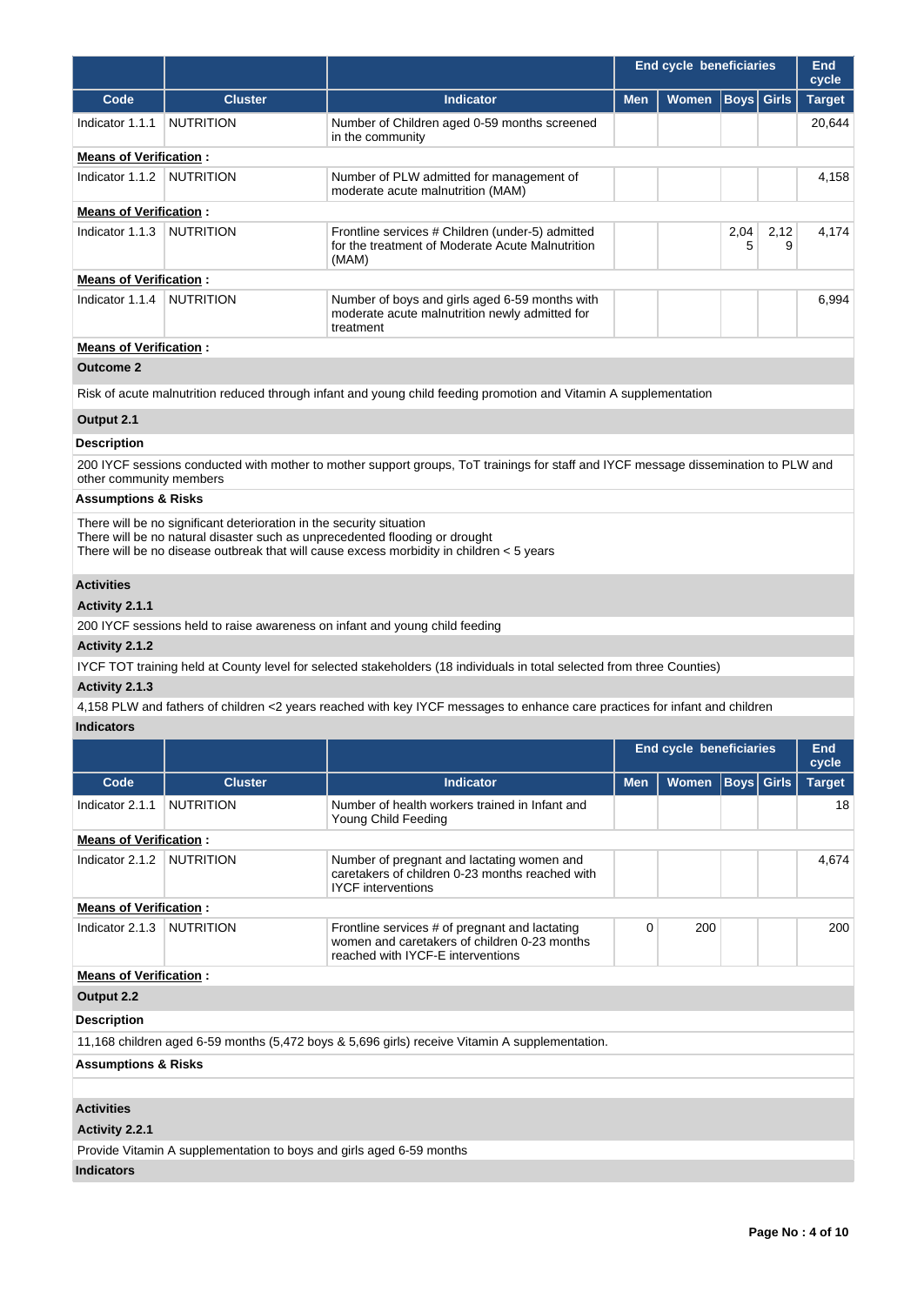|                               |                |                                                                            |            | <b>End cycle beneficiaries</b> |      |      |               |  |
|-------------------------------|----------------|----------------------------------------------------------------------------|------------|--------------------------------|------|------|---------------|--|
| Code                          | <b>Cluster</b> | <b>Indicator</b>                                                           | <b>Men</b> | Women   Boys   Girls   I       |      |      | <b>Target</b> |  |
| Indicator 2.2.1               | NUTRITION      | Frontline services # of children (under -5)<br>supplemented with Vitamin A |            |                                | 5,47 | 5.69 | 11,168        |  |
| <b>Means of Verification:</b> |                |                                                                            |            |                                |      |      |               |  |

## **Additional Targets :**

### **M & R**

## **Monitoring & Reporting plan**

All data collected during screening activities will be assessed and used to generate weekly, monthly and quarterly reports. Malnutrition and morbidity rates will be recorded and trends analysed. This will give a comprehensive picture as to the malnutrition trends over the implementation period and alert partners regarding changes that may occur that need to be addressed.

Generally, the project will monitor the following activities related to

- $\Box$  Community mobilization
- Follow-up of timely supply and adequacy of project inputs
- Level of participation and capacity of local MOH staff and facilities
- Number TSFP, OTP and SC established and Functional
- Number of Nurses and Nutrition assistance and Community health Workers (M/F) trained on management acute malnutrition
- □ Number of practitioners mentored in the Juba Teaching Hospital
- □ Number of children (M/F) screened and number of both SAM and MAM children (M/F) treated/targeted in the TFP and SFP respectively Number of PLW Screened and number of MAM PLW treated/targeted in the TSFP.
- Number of Elders (M/F) screened and treated/targeted in the TSFP
- □ Mortality rate <10%
- □ Recovery rate >75%
- 
- Defaulter rate <15%
- Number of Nutrition Surveys Planned and Conducted
- □ Number of PLW Provided with IYCF Services
- $\Box$  Number of children (M/F) treated/targeted for deworming "

The monthly reports will include information regarding the type and gender of beneficiaries, the amount of services and commodities they received, and distribution losses that are noted. Data will also include rates of coverage, recovery, death, default and weight gain. This information will be compiled and presented compared to the 2015 Nutrition Cluster Indicators/Standards.

Monthly statistics will be submitted to nutrition cluster using the NIS, to CHF on quarter bases. A report will be submitted that includes a compilation of program activities as well as an overall evaluation at the end of the implementation time frame. It will be submitted to the previously mentioned stakeholders including the CHD offices..

Depending on need SCI technical will conduct supportive supervision and provide technical support the field office staff to maintain quality and adequate on time services. SCI involve where relevant host communities in conducting joint project supervision and monitoring.

### **Workplan**

| <b>Activitydescription</b>                                                                                                                                                                             | Year | $\overline{2}$ | 3            |              | 5            | 6            |                         | 8 | 9 | 10 11 12 |  |
|--------------------------------------------------------------------------------------------------------------------------------------------------------------------------------------------------------|------|----------------|--------------|--------------|--------------|--------------|-------------------------|---|---|----------|--|
| Activity 1.1.1: Organize community based and health facility, routine and mass<br>MUAC screening, case identification and appropriate referrals of children 6-59<br>months, pregnant, lactating women. | 2016 | X              | $\mathsf{X}$ | $\mathsf{X}$ | X.           | ΙX.          |                         |   |   |          |  |
| Activity 1.1.2: Provide therapeutic and routine medical treatment to boys and girls<br>aged 6-59 months with Severe Acute Malnutrition without medical complications.                                  | 2016 | X              | ΙX.          | $\mathsf{X}$ | $\times$     | $\mathsf{x}$ | <sup>X</sup>            |   |   |          |  |
| Activity 1.1.3: Provide therapeutic and medical treatment to boys and girls aged 0-<br>59 months with Severe Acute Malnutrition with medical complication stabilization<br>Center                      | 2016 | X              | ΙX.          | $\mathsf{X}$ | $\times$     | X            | X                       |   |   |          |  |
| Activity 1.1.4: Provide therapeutic treatment to boys and girls 6-59 months, and<br>pregnant, lactating women with moderate acute malnutrition.                                                        | 2016 | X              | Ιx.          | ΙX.          | $\mathsf{x}$ | X            | $\overline{\mathsf{x}}$ |   |   |          |  |
| Activity 1.1.5: Support timely prepositioning of nutrition supplies to project sites                                                                                                                   | 2016 | X              |              | X            |              | X            |                         |   |   |          |  |
| Activity 2.1.1: 200 IYCF sessions held to raise awareness on infant and young<br>child feedina                                                                                                         | 2016 | X              | ΙX.          | $\times$     | $\mathsf{x}$ | X            | $\mathsf{X}$            |   |   |          |  |
| Activity 2.1.2: IYCF TOT training held at County level for selected stakeholders (18<br>individuals in total selected from three Counties)                                                             | 2016 |                |              | X            |              |              |                         |   |   |          |  |
| Activity 2.1.3: 4,158 PLW and fathers of children <2 years reached with key IYCF<br>messages to enhance care practices for infant and children                                                         | 2016 | $\times$       | ΙX.          | ΙX.          | $\mathsf{x}$ | $\times$     | X                       |   |   |          |  |
| Activity 2.2.1: Provide Vitamin A supplementation to boys and girls aged 6-59<br>months                                                                                                                | 2016 | $\times$       | ΙX.          | ΙX.          | $\mathsf{x}$ | $\times$     | X                       |   |   |          |  |
| <b>OTHER INFO</b>                                                                                                                                                                                      |      |                |              |              |              |              |                         |   |   |          |  |
| <b>Accountability to Affected Populations</b>                                                                                                                                                          |      |                |              |              |              |              |                         |   |   |          |  |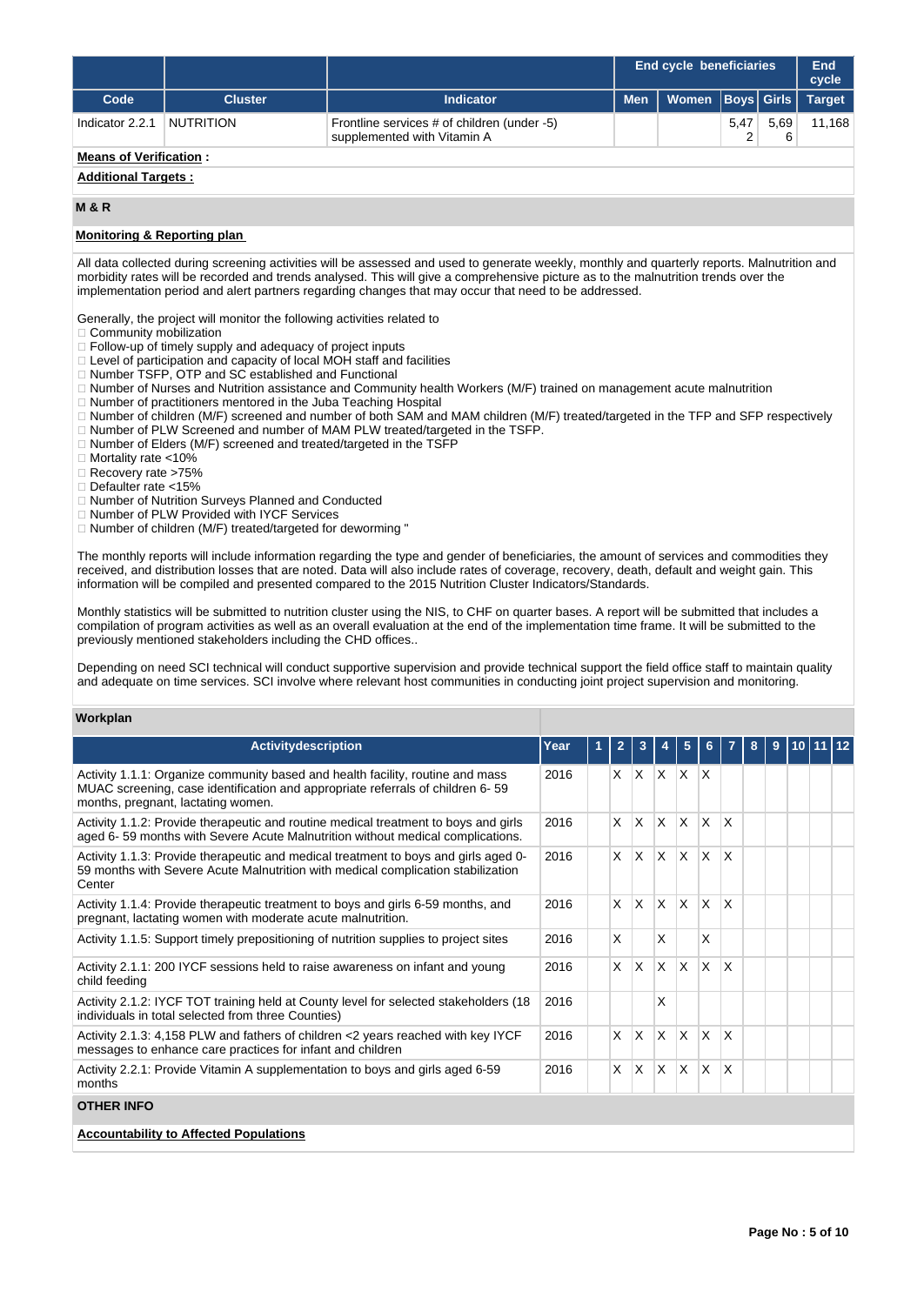SC will work to ensure that principles of accountability are mainstreamed throughout our program design, implementation and M&E work; as well through specific accountability activities to improve our information sharing and transparency, beneficiary participation and our ability to receive and respond to feedback and complaints from children, communities and partners. An appropriate, safe and inclusive community based feedback and complaints handling mechanism will be established and implemented to provide platforms for beneficiary's active involvement in project and avenues to voice any issues or concerns about the project.

#### **Implementation Plan**

Explained in the M&R detail plan

#### **Coordination with other Organizations in project area**

**Name of the organization Areas/activities of collaboration and rationale** 

## **Environment Marker Of The Project**

B: Medium environmental impact with NO mitigation

#### **Gender Marker Of The Project**

2a-The project is designed to contribute significantly to gender equality

### **Justify Chosen Gender Marker Code**

SCI is gender sensitive, under this project will address the nutritional status of pregnant and lactating women. Through community mobilization, this project will raise awareness on the importance of maternal nutrition (during pregnancy and during lactation) and these messages will be communicated during Safe motherhood days that will be organized by the health sector in Kapoeta North. The project will also engage with men as the principle decision maker in the households and with women to develop simple actions that they can take to improve nutritional situation of children under 5 of both male and female and pregnant and lactating mothers. Distribution at the SFPs and OTPs will be well organized so that women do not spend too long at the centres- considering the demand on their time by the households. In addition the project will support Mother to Mother Support groups as well.

### **Protection Mainstreaming**

To ensure that protection mechanisms are planned Project staff will be sensitized, prioritize mothers/caregivers with physically challenged during distributions, people with disability are actively engaged in the project, measures to encourage involvement of all community members, especially the most vulnerable, including those with disabilities.

### **Country Specific Information**

### **Safety and Security**

Conflict affected states- In the case of an escalation in fighting, competition for power, resources and services, there is likely hood of nutrition focal persons turnover, and service interruption The parties signed an agreement. However, intra-clan revenge killing has remained a significant security risk; this has put a challenge in implementation as the intended activities are dependent on the presence of nutrition focal persons and functionality of services. (likelihood  $= 4$ , impact = 5)

SC will continue engaging with the NGO security forum to anticipate changes in the security context and make early preparations.

## **Access**

Access is one of the key challenge in most of the areas where SCI is working, SCI will coordinate with the Logistic Cluster, Nutrition cluster and Local community to deliver programs, and benefices are reached on time

**BUDGET**

| <b>Code</b> | <b>Budget Line Description</b>                                                                                                                                                                                                       |   | D / S Quantity Unit | cost                  | <b>Duration</b><br><b>Recurran</b><br>ce | $\frac{9}{6}$<br>charged<br>to CHF | <b>Total Cost</b> |
|-------------|--------------------------------------------------------------------------------------------------------------------------------------------------------------------------------------------------------------------------------------|---|---------------------|-----------------------|------------------------------------------|------------------------------------|-------------------|
|             | <b>Staff and Other Personnel Costs</b>                                                                                                                                                                                               |   |                     |                       |                                          |                                    |                   |
| 1.1         | IYCF Technical Coordinator (National staff)                                                                                                                                                                                          | D | 1 <sup>1</sup>      | 3,200<br>.00          | 6                                        | 11%                                | 2,186.88          |
|             |                                                                                                                                                                                                                                      |   |                     |                       |                                          |                                    |                   |
| 1.2         | Nutrition Advisor and Deputy (International staff)                                                                                                                                                                                   | D |                     | $2 \mid 8,450$<br>.00 | 6                                        | 8%                                 | 8,112.00          |
|             |                                                                                                                                                                                                                                      |   |                     |                       |                                          |                                    |                   |
| 1.3         | Nutrition Programme Manager for Akobo, Nyirol and Bor (<br>International personnel)                                                                                                                                                  | D |                     | 3 6,800<br>.00        | 6                                        | 20%                                | 24,480.00         |
|             |                                                                                                                                                                                                                                      |   |                     |                       |                                          |                                    |                   |
| 1.4         | IYCF Trainer, Nutrition Officer,                                                                                                                                                                                                     | D |                     | $6 \mid 1,382$<br>.00 | 6                                        | 19%                                | 9,229.00          |
|             | 21 national staff based in Akobo, Nyirol and Bor supporting manager on capacity building and supervision, this include Assistant<br>Nutrition Manager, IYCF Trainer, Nutrition Officers, Community/IYCF Supervisor, CMAM Supervisors |   |                     |                       |                                          |                                    |                   |
| 1.5         | 3 Assistant Nutrition Manager                                                                                                                                                                                                        | D |                     | $3 \mid 1,868$<br>.00 | 6                                        | 19%                                | 6,237.25          |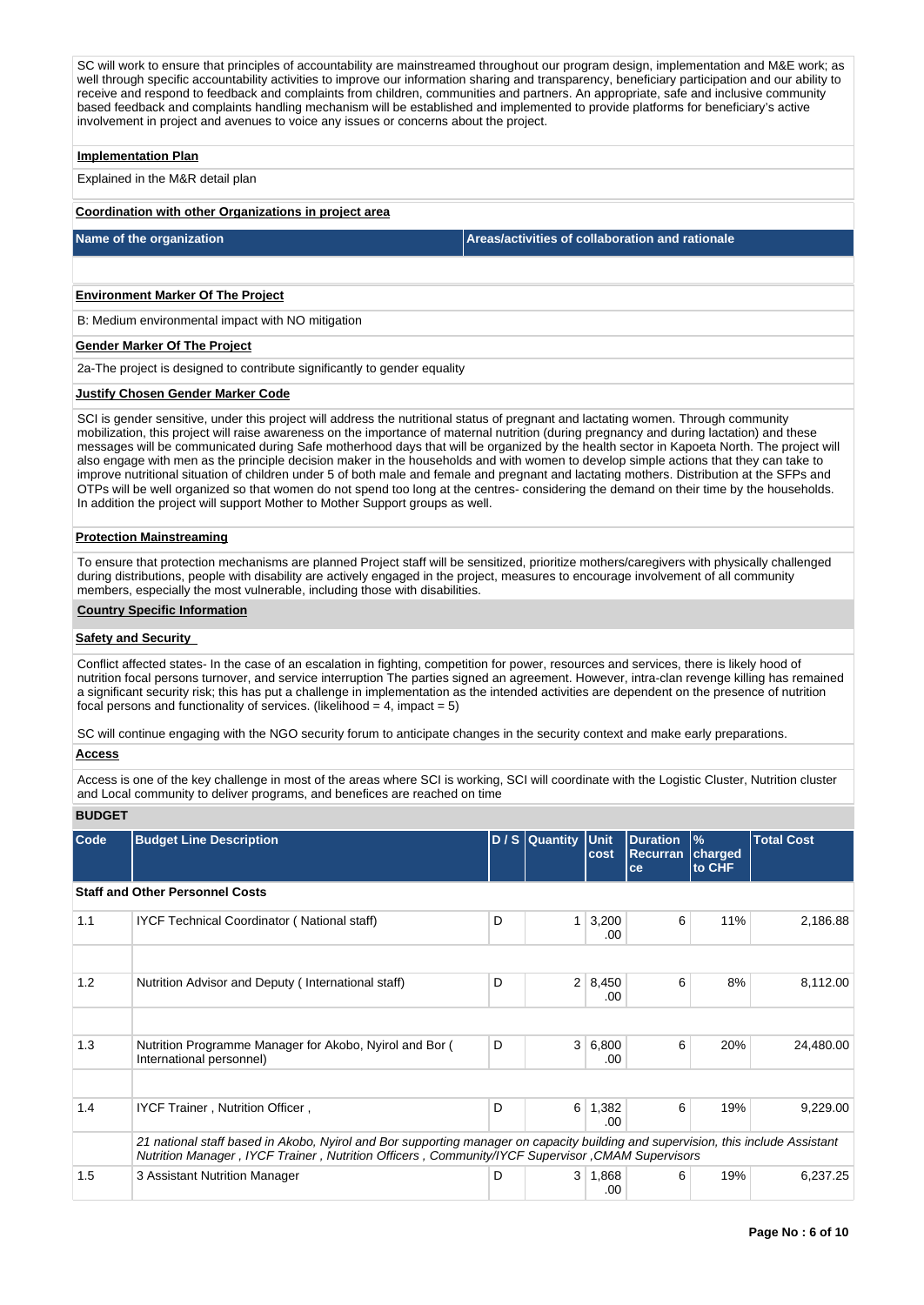| 1.6              | 6 Community/IYCF Supervisor ,6 CMAM Supervisor                                                                                                                                                                                                                                                                | D |                | 12 612.0<br>0          | 6            | 19% | 8,173.87   |
|------------------|---------------------------------------------------------------------------------------------------------------------------------------------------------------------------------------------------------------------------------------------------------------------------------------------------------------|---|----------------|------------------------|--------------|-----|------------|
|                  |                                                                                                                                                                                                                                                                                                               |   |                |                        |              |     |            |
| 1.7              | 27 Community Nutrition worker, 27 Community Mobilizers/<br>IYCF Promoters, 27 CMAM registras                                                                                                                                                                                                                  | D |                | 81 423.0<br>0          | 6            | 19% | 38,134.72  |
| 1.8              | CMAM Nurse, Data Entry clerk (for SC, OTP, TSFP and WFP                                                                                                                                                                                                                                                       | D |                | 6 612.0                | 6            | 19% | 4,086.94   |
|                  | Commodities entries)                                                                                                                                                                                                                                                                                          |   |                | 0                      |              |     |            |
|                  |                                                                                                                                                                                                                                                                                                               |   |                |                        |              |     |            |
| 1.9              | Nutrition Centre 9 Guards and 9 Cleaners                                                                                                                                                                                                                                                                      | D |                | 18 414.0<br>0          | 6            | 19% | 8,294.08   |
|                  |                                                                                                                                                                                                                                                                                                               |   |                |                        |              |     |            |
| 1.10             | Area HR coordinator, Area MEAL officer, Area Security<br>Coordinator, Commodity Therapeutic Supplies Officer [All<br>counties]                                                                                                                                                                                | S |                | $4 \mid 2,290$<br>.00  | 6            | 20% | 10,992.00  |
|                  |                                                                                                                                                                                                                                                                                                               |   |                |                        |              |     |            |
| 1.11             | HR, Admin & IT Personnel (This consists of 5 staff based at<br>HO), Country Director, Director of Finance, Finance & Grants<br>Personnel (based at CO), Director of Awards, Awards<br>Personnel (based at HO), Director of HR & Admin, Logistics<br>Director, Procurement & Logistics Personnel (based at CO) | S | 9              | 12,23<br>0.00          | 6            | 5%  | 33,153.08  |
|                  |                                                                                                                                                                                                                                                                                                               |   |                |                        |              |     |            |
| 1.12             | MEAL Advisor, MEAL Manager, Business Development<br>Manager, Proposal Coordinator, PDQ Coordinator, Director of<br>Programme Operations, Director Programme Development &<br>Quality, Media / Communications Personnel                                                                                        | S |                | 8   9,000<br>.00       | 6            | 10% | 42,076.80  |
|                  |                                                                                                                                                                                                                                                                                                               |   |                |                        |              |     |            |
| 1.13             | Area Program Manager, Field Program Manager, Area<br>Finance Manager                                                                                                                                                                                                                                          | S |                | 5 6,366<br>.00         | 6            | 6%  | 11,535.19  |
|                  |                                                                                                                                                                                                                                                                                                               |   |                |                        |              |     |            |
| 1.14             | Operations Personnel, Security Personnel                                                                                                                                                                                                                                                                      | S |                | 2 18,00<br>0.00        | 6            | 5%  | 10,800.00  |
|                  |                                                                                                                                                                                                                                                                                                               |   |                |                        |              |     |            |
| 1.15             | Finance Support staff [Finance Officer], Programme Support<br>Staff [MEAL Officer], Security Officer, HR & Admin Officer,<br>HMIS Officer for all counties                                                                                                                                                    | S |                | $11 \mid 1,394$<br>.32 | 6            | 16% | 14,604.39  |
|                  |                                                                                                                                                                                                                                                                                                               |   |                |                        |              |     |            |
| 1.16             | Logistics Officer, Logistic/Procurement Assistant, Logistic<br>Support staff [Driver], Support Staff [Security Guards], Support<br>Staff [Cook], Support Staff [Cleaners and Compound<br>cleaners], Support staff [Store officer], Car Driver                                                                 | S |                | 24 641.5<br>0          | 6            | 10% | 9,246.84   |
|                  | <b>Section Total</b>                                                                                                                                                                                                                                                                                          |   |                |                        |              |     | 241,343.04 |
|                  |                                                                                                                                                                                                                                                                                                               |   |                |                        |              |     |            |
|                  | <b>Supplies, Commodities, Materials</b>                                                                                                                                                                                                                                                                       |   |                |                        |              |     |            |
| 2.1              | CMAM TOT for SCI staff                                                                                                                                                                                                                                                                                        | D |                | $1 \mid 15,00$<br>0.00 | 1            | 55% | 8,250.00   |
|                  |                                                                                                                                                                                                                                                                                                               |   |                |                        |              |     |            |
| $2.2\phantom{0}$ | <b>IYCF TOT for SCI staff</b>                                                                                                                                                                                                                                                                                 | D | 1 <sup>1</sup> | 15,00<br>0.00          | $\mathbf{1}$ | 55% | 8,250.00   |
|                  |                                                                                                                                                                                                                                                                                                               |   |                |                        |              |     |            |
| 2.3              | CMAM on job training for staff 60 SCI, MoH and CHD)                                                                                                                                                                                                                                                           | D |                | $1 \ 6,000$<br>.00     | 1            | 55% | 3,300.00   |
|                  |                                                                                                                                                                                                                                                                                                               |   |                |                        |              |     |            |
| 2.4              | <b>IYCF Training for staff</b>                                                                                                                                                                                                                                                                                | D |                | 1 10,00<br>0.00        | 1            | 55% | 5,500.00   |
|                  |                                                                                                                                                                                                                                                                                                               |   |                |                        |              |     |            |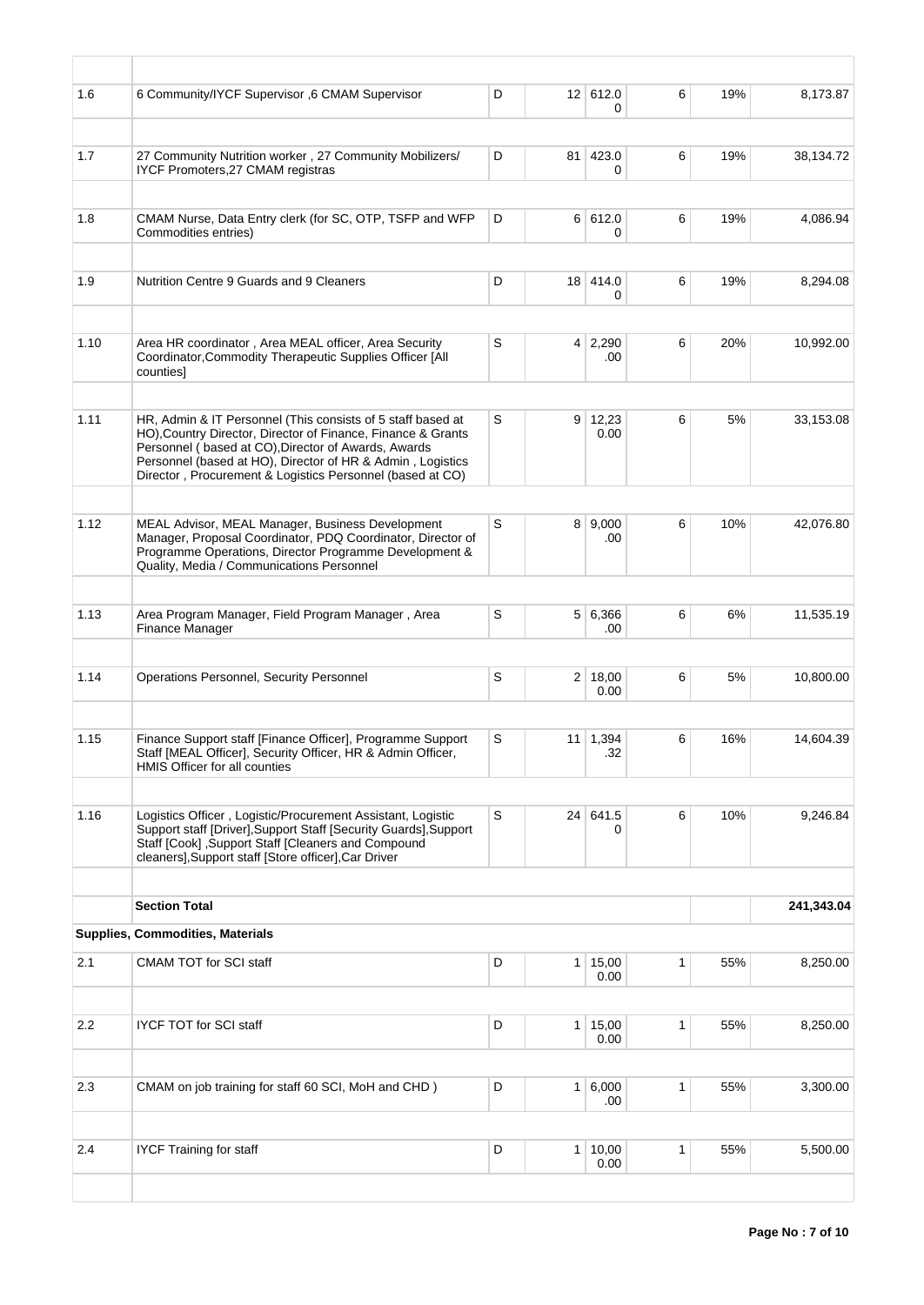| 2.5  | 210 CNVs training for active case finding (20 Akobo East, 50<br>Akobo West, 60 Nyirol and 90 Bor) 1 day                    | D |                | 1   9,030<br>.00    | 1 | 55% | 4,966.50  |
|------|----------------------------------------------------------------------------------------------------------------------------|---|----------------|---------------------|---|-----|-----------|
|      |                                                                                                                            |   |                |                     |   |     |           |
| 2.6  | NIS training for Officers and data entry personal (6 SCI staff<br>from all locations)                                      | D |                | $1 \, 3,000$<br>.00 | 1 | 55% | 1,650.00  |
| 2.7  |                                                                                                                            | D | 1 <sup>1</sup> | 1,920               | 1 | 55% | 1,056.00  |
|      | On the job training on Infant management (48 site staff) for 1<br>day                                                      |   |                | .00                 |   |     |           |
| 2.8  | <b>IYCF Counselors training</b>                                                                                            | D |                | 89 75.00            | 1 | 57% | 3,791.40  |
|      |                                                                                                                            |   |                |                     |   |     |           |
| 2.9  | TSFP/OTP/IYCF friendly areas Rehabilitation [Sites]                                                                        | D | 9              | 16,25<br>0.00       | 1 | 10% | 14,625.00 |
|      |                                                                                                                            |   |                |                     |   |     |           |
| 2.10 | Rehabilitation of PoC Stabilization roofing [Grass cover]-PoC (<br>Temperature control)                                    | D |                | $1 \, 8,000$<br>.00 | 1 | 20% | 1,600.00  |
|      |                                                                                                                            |   |                |                     |   |     |           |
| 2.11 | Nutrition Centers Beneficiaries H&N education session and<br>Waiting area rehabilitation/Construction                      | D |                | 9   18,00<br>0.00   | 1 | 10% | 16,200.00 |
| 2.12 | Rehabilitation of Nutrition Centers latrines with Water facilities                                                         | D |                | $9 \mid 3,200$      | 1 | 20% | 5.760.00  |
|      |                                                                                                                            |   |                | .00                 |   |     |           |
| 2.13 | Rehabilitation of Therapeutic Supplies Centers Storage<br>facilities                                                       | D | 9              | 18,00<br>0.00       | 1 | 10% | 16,200.00 |
|      |                                                                                                                            |   |                |                     |   |     |           |
| 2.14 | MTMSG materials (Mats, children play materials,<br>Demonstration banners, meeting venue sitting materials,<br>radios, TVs) | D |                | 29 6,425<br>.00     | 1 | 10% | 18,632.50 |
|      |                                                                                                                            |   |                |                     |   |     |           |
| 2.15 | IYCF Counselors incentives(Soap, sugar, T-shits, Kanga,<br>caps, and bags)                                                 | D |                | 265 419.0<br>0      | 1 | 10% | 11,103.50 |
| 2.16 | Sitting benches for Bor nutrition beneficiaries                                                                            | D |                | 55 38.00            | 1 | 50% | 1,045.00  |
|      |                                                                                                                            |   |                |                     |   |     |           |
| 2.17 | Cash vouchers/Feeding for SC beneficiaries caregivers<br>(maximum of five day)                                             | D |                | 90 37.50            | 1 | 50% | 1,687.50  |
| 2.18 | Plastic Pallets in OTP/TSFP site stores                                                                                    | D |                | 18 250.0            | 1 | 50% | 2,250.00  |
|      |                                                                                                                            |   |                | 0                   |   |     |           |
| 2.19 | Sitting mats for nutrition beneficiaries                                                                                   | D |                | 29 37.00            | 1 | 50% | 536.50    |
|      |                                                                                                                            |   |                |                     |   |     |           |
| 2.20 | Printing OTP/TSFP U5 and PLW cards (beneficiary and<br>treatment Card)                                                     | D | 13330          | 0.50                | 1 | 50% | 3,336.50  |
|      |                                                                                                                            |   |                |                     |   |     |           |
| 2.21 | Registers for OTP/TSFP U5 and PLW for all the (29 sites)                                                                   | D |                | 82 50.00            | 1 | 50% | 2,050.00  |
| 2.22 | Hygiene kits for Patients [Soap and Basin][Blankets and Mats]                                                              | D |                | 180 30.00           | 1 | 50% | 2,700.00  |
|      |                                                                                                                            |   |                |                     |   |     |           |
| 2.23 | Program Stationaries and printing                                                                                          | D |                | 3 750.0<br>0        | 1 | 50% | 1,125.00  |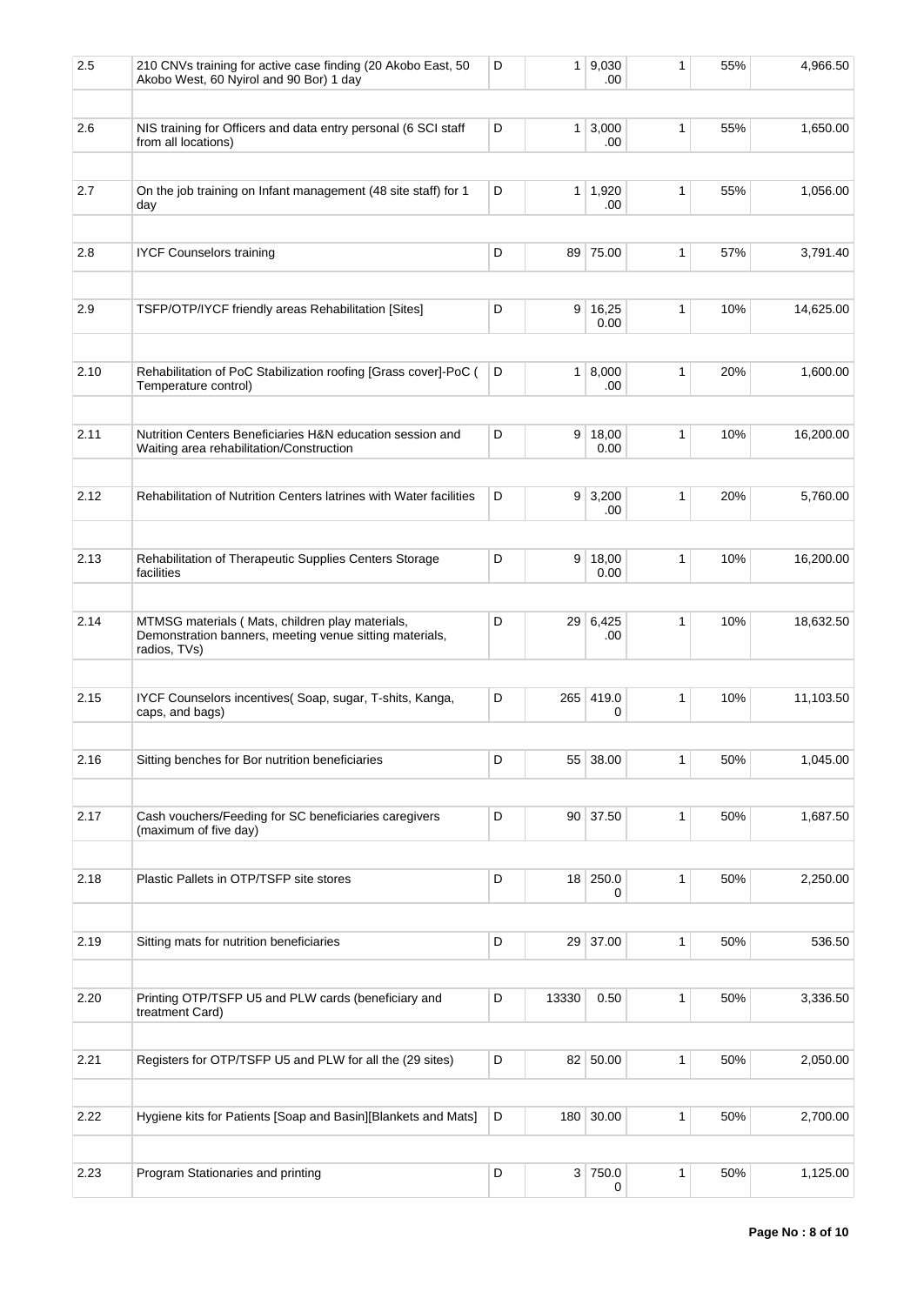| 2.24          | IYCF Training package (facilitator manual, participant manual,<br>training aid, planning, | D           |    | 1400 20.00       | $\mathbf{1}$ | 20%  | 5,600.00   |
|---------------|-------------------------------------------------------------------------------------------|-------------|----|------------------|--------------|------|------------|
|               |                                                                                           |             |    |                  |              |      |            |
| Equipment     | <b>Section Total</b>                                                                      |             |    |                  |              |      | 141,215.40 |
|               |                                                                                           |             |    |                  |              |      |            |
| 3.1           | <b>Operations Personnel Laptops</b>                                                       | $\mathsf S$ |    | 3   1,500<br>.00 | $\mathbf{1}$ | 100% | 4,500.00   |
|               | $\, , \,$                                                                                 |             |    |                  |              |      |            |
| 3.2           | Tables [5 Nyirol, 4 Akobo, 3 Bor],                                                        | D           |    | 12 200.0<br>0    | $\mathbf{1}$ | 50%  | 1,200.00   |
|               |                                                                                           |             |    |                  |              |      |            |
| 3.3           | Chairs [ [5 Nyirol, 4 Akobo, 3 Bor],                                                      | D           |    | 12 250.0<br>0    | $\mathbf{1}$ | 50%  | 1,500.00   |
| 3.4           | Cabinet (For Files )[3 Nyirol, 3 Akobo, 3 Bor],                                           | D           | 9  | 400.0            | 1            | 50%  | 1,800.00   |
|               |                                                                                           |             |    | 0                |              |      |            |
| 3.5           | Improving security (Strengthening and hibernation)                                        | S           |    | 1   12,00        | 1            | 25%  | 3,000.00   |
|               |                                                                                           |             |    | 0.00             |              |      |            |
|               | <b>Section Total</b>                                                                      |             |    |                  |              |      | 12,000.00  |
| <b>Travel</b> |                                                                                           |             |    |                  |              |      |            |
| 5.1           | travel and Accommodation Field                                                            | D           | 18 | 450.0<br>0       | 4            | 19%  | 6,285.60   |
|               |                                                                                           |             |    |                  |              |      |            |
| 5.2           | Charter flight to transport equipment and supplies                                        | D           |    | 3 6,500<br>.00   | 1            | 20%  | 3,900.00   |
| 5.3           | Flight, accommodation and per diem                                                        | D           | 12 | 400.0            | 3            | 20%  | 2,880.00   |
|               |                                                                                           |             |    | 0                |              |      |            |
| 5.4           | Vehicle (SCI will rent 3 vehicles, one each in Nyirol, Akobo and D                        |             |    | 3 5,000          | 6            | 20%  | 18,000.00  |
|               | Bor)                                                                                      |             |    | .00              |              |      |            |
| $5.5\,$       | Vehicle running cost and maintenance for hired vehicles                                   | D           |    | 3   1,000        | 6            | 20%  | 3,600.00   |
|               |                                                                                           |             |    | .00.             |              |      |            |
| 5.6           | Travel field monitoring and Support including TA                                          | D           | 1  | 480.0<br>0       | 12           | 20%  | 1,157.18   |
|               |                                                                                           |             |    |                  |              |      |            |
| 5.7           | HQ technical assistance travel                                                            | $\mathbf S$ |    | 1 5,000<br>.00   | $\sqrt{2}$   | 15%  | 1,505.00   |
|               |                                                                                           |             |    |                  |              |      |            |
|               | <b>Section Total</b><br><b>General Operating and Other Direct Costs</b>                   |             |    |                  |              |      | 37,327.78  |
| 7.1           | Communication [VSAT, Thuraya, Mobile]                                                     | $\mathbb S$ |    | 3 2,050          | 6            | 20%  | 7,380.00   |
|               |                                                                                           |             |    | .00.             |              |      |            |
| 7.2           | Office Supplies and running cost                                                          | $\mathsf S$ |    | 3   450.0        | 6            | 20%  | 1,620.00   |
|               |                                                                                           |             |    | 0                |              |      |            |
|               |                                                                                           |             |    |                  |              |      |            |